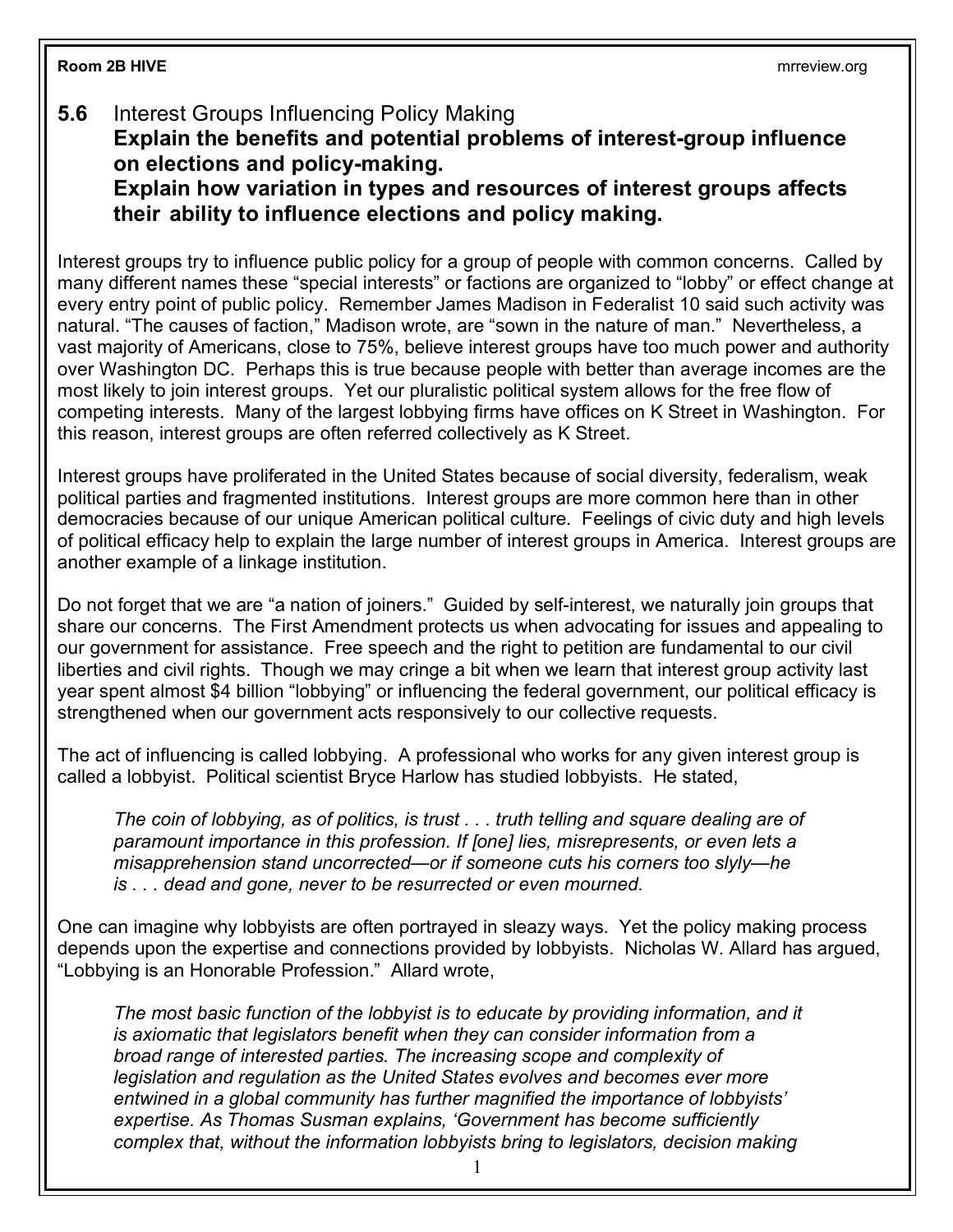*would be—at best—poorly informed.' It is true, as one former highly regarded Senate aide and now chief lobbyist for a major university points out, that members of Congress and staff are not dependent on lobbyists' information and often do their own research. However, lobbyists often have information not available to members and staff, and they perform a critical function by confirming information and even informing lawmakers of unintended consequences of their proposals. Without such feedback, legislators and regulators might fail to achieve their objectives and could even do more harm than good. It is sometimes the case that without input from the erstwhile 'beneficiary' of a new law or regulation, the provision would produce unwelcome results.*

Though the First Amendment protects lobbying their behavior is closely regulated not unlike campaign finance. All lobbyists must register with the government and file regular statements that itemize their activity. In addition to money and gift limits there are restrictions placed upon the "revolving door" of lobbying. The revolving door describes those elected officials and bureaucrats who are hired by lobbying firms to influence their former office. Nevertheless, many of our democratic values protect lobbyists against draconian restrictions.

Of course, hiring a lobbyist is not the only way to influence policy. Through letter writing, demonstrating and other like-minded activities anybody can play the role of an interest group. When everyday citizens participate as an interest group this is called grassroots. Too many of us are free riders, we want to enjoy the privileges of interest group activity without participating ourselves.

There are many techniques that interest groups use to influence policy. They write policy proposals that later are introduced as bills; they conduct important research; they testify before important Congressional committees; use ballot initiatives; write amicus briefs; litigate by filing lawsuits; and they help candidates' campaign. Interest groups can affect litigation by writing amicus briefs. By far the single most important commodity held by interest groups is information. Notice making a lot of noise by demonstrating is not a strategy used often. Flying under the radar actually works best. If public opinion is aroused the work of interest groups can often be harder. This is why many interest groups try to remain bipartisan. They want to influence policy in both Democratic and Republican Administrations. Lobbyists are checked from misrepresenting too many facts because they fear losing a particular Congressman's trust and confidence. Without access interest groups cannot influence.

In addition to working within party coalitions, interest groups exert influence through long-standing relationships with bureaucratic agencies, Congressional committees, and other interest groups; such relationships are described as "iron triangles" and issue networks and they help interest groups exert influence across political party coalitions.

Interest groups can exert public policy influence through "iron triangles." "Iron triangles" have been called sub-governments. "Iron triangles" are commonly defined as, "…A coalition of key policy makers including members of Congress, powerful special interest lobbies, and key career bureaucrats." Together these three agents of power and influence coalesce around a narrow issue. "Iron triangles" are tightknit and rigid relationships between common interests. Dairy farmers, for instance, represented by members of Congress on the House Agriculture Committee hire American Dairy Association lobbyists to influence rule-making in the Department of Agriculture. All three components share a vital interest, protecting dairy farmers. As long as these "iron triangles" operate outside of the public eye reform is difficult. Longstanding policy benefits stay in place. With the advent of information technology, "iron triangles" have grown more and more out of favor. Political scientists now prefer using the term "issue networks."